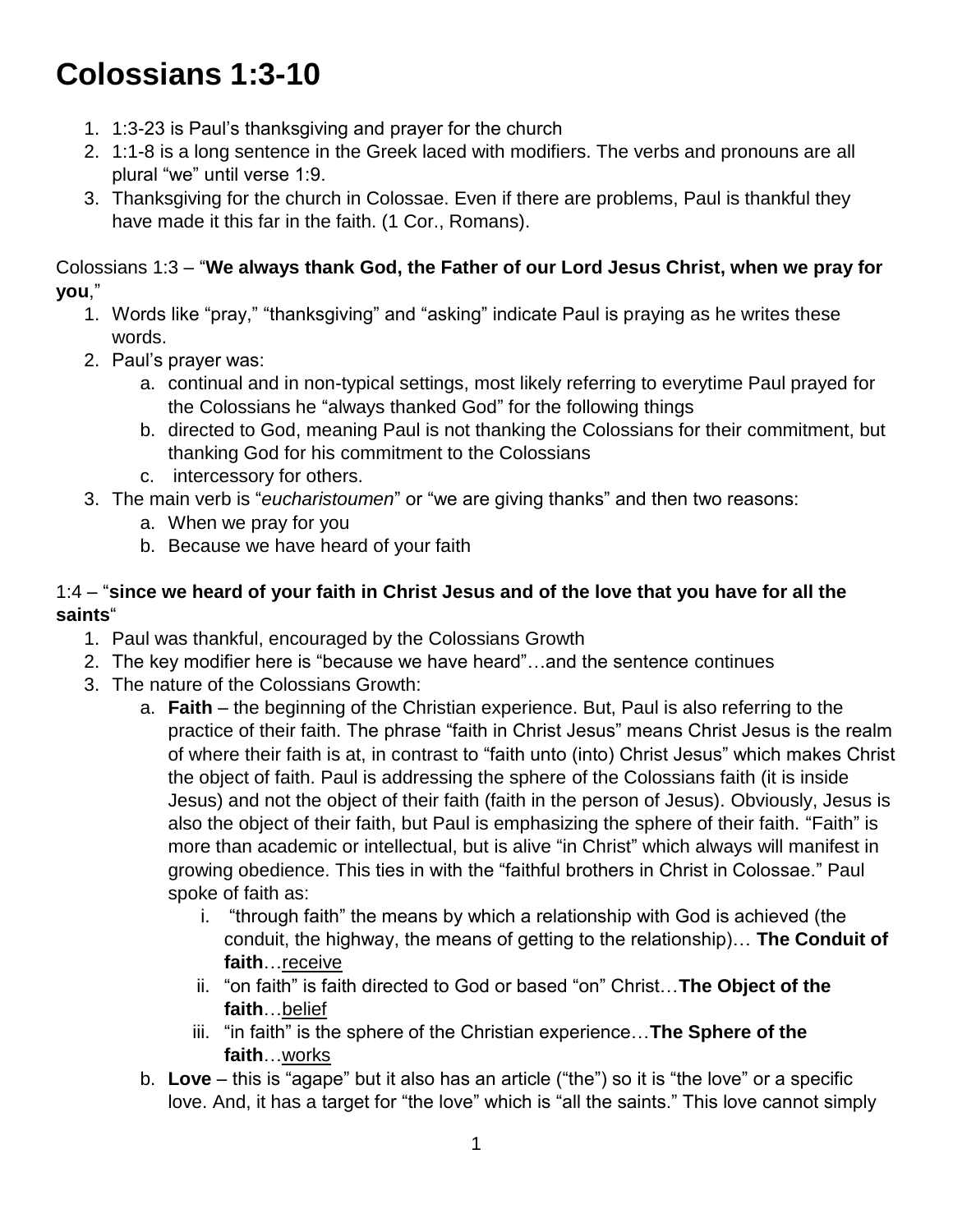be an abstract concept, but it must be an expression. For agape to exist there has to be a recipient (this may explain the reason for God's act of creation.) This is what Jesus spoke of as the identifying nature of Christians in John 17:20-26, "agape" is the basis for a community of Christians to coexist together. They are not like a pagan community that forms because everyone has needs and can benefit from the others (It-takes-a-village concept), but a community that needs the presence of others to express their nature of giving, of service, of self-less love. This is mature Christianity…

- i. "agape" speaks of the selfless love that considers others. It is the self-sacrificial love that was seen in Christ
- ii. "all the saints" indicates this selfless, sacrificial love was active among the believers
- c. **Hope** in 1:5
	- i. Hebrews 11:1 "Now faith is the assurance of things **hoped** for, the conviction of things not seen."
	- ii. Hebrews 6:19 "We have this as a sure and steadfast anchor of the soul, a **hope** that enters into the inner place behind the curtain,"
	- iii. 1 Peter 1:3 "Blessed be the God and Father of our Lord Jesus Christ! According to his great mercy, he has caused us to be born again to **a living hope** through the resurrection of Jesus Christ from the dead"

## 1:5 – "**because of the hope laid up for you in heaven. Of this you have heard before in the word of the truth, the gospel**"

- 1. The Colossians Christians are demonstrating maturity FAITH and LOVE, but the reason for the development of these two is HOPE. Hope is the basis for Christian growth. Because of hope Christians can be confident to:
	- a. Faith "on", "in", "through" to please, receive and produce for the Lord. (The greatest command Matt. 22:36-40 and Mark 12:2-34) Relationship with God is primary. We must love God in order to love people. Many ministries get this turned around…they think it is all about loving people, and they start to serve, honor and worship people…which is a corruption of the principle.
		- i. Matthew  $22:36-40 -$  "Teacher, which is the greatest commandment in the Law?" Jesus replied: "'Love the Lord your God with all your heart and with all your soul and with all your mind.' This is the first and greatest commandment. And the second is like it: 'Love your neighbor as yourself.' All the Law and the Prophets hang on these two commandments." "
	- b. Love selfless attention to others without hope there is no ability to produce divine faith or divine live in the heart of the common man.
	- c. Hope
		- i. Hope is a present reality. Our word hope can be used scripturally as subjective such as an attitude, or objectively speaking of a reality that we trust. Here in Colossians hope is objective, a present reality. This word hope also has a modifier "in heaven." Heaven is the end game, not life here on earth. Thus,
		- ii. Hope comes from the proclamation of the Word, the Truth, the Gospel. The literal expression is "the word of the truth of the gospel" the NIV translates it "the word of the truth, the gospel." The stress is on "the truth" which is the Gospel that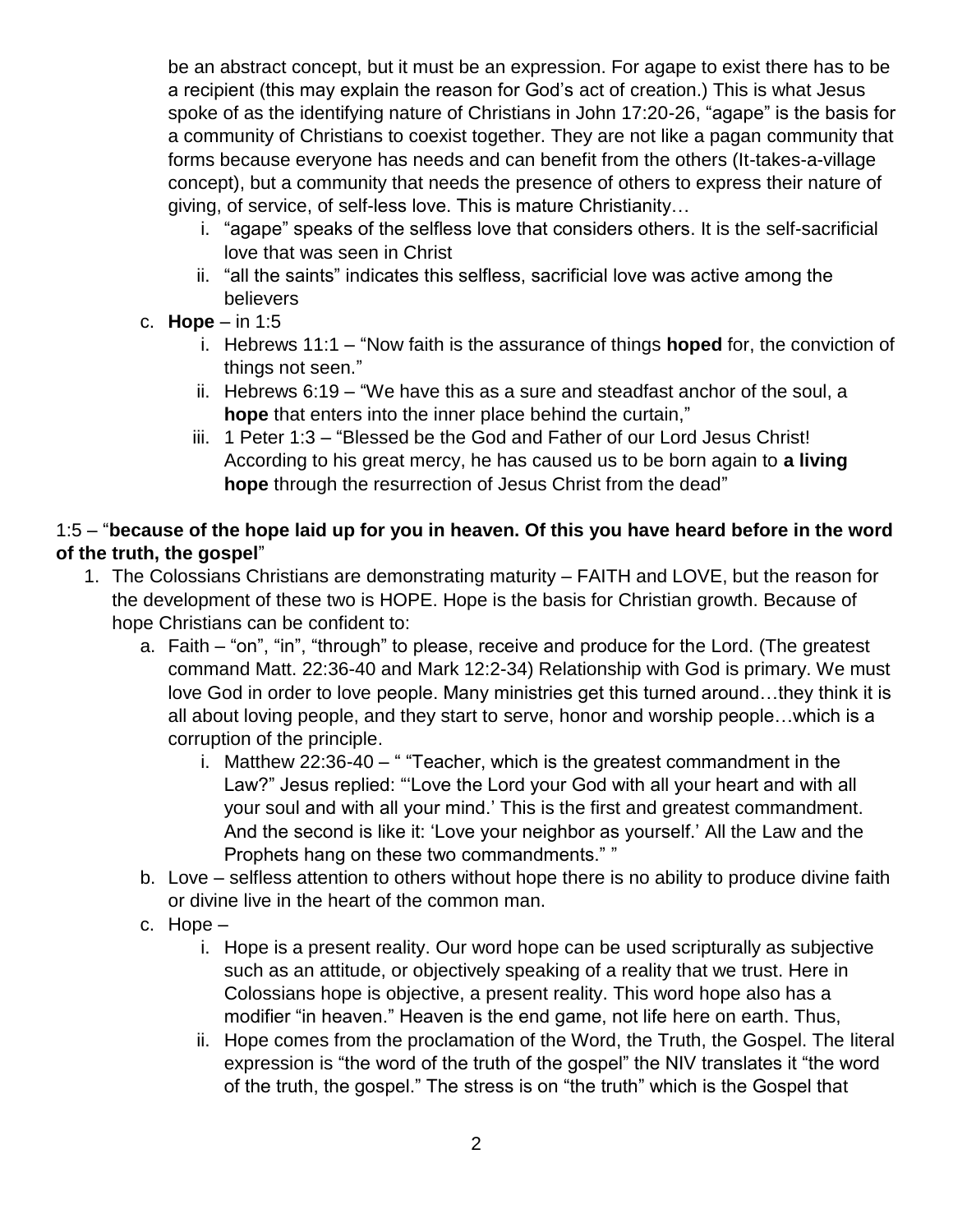came to the Colossians. The message is moving and has a life of its own. **Isaiah 55:8-11**.

- 1. Isaiah 55:10-11 "For as the rain and the snow come down from heaven and do not return there but water the earth, *making it bring forth and sprout*, giving seed to the sower and bread to the eater, *so shall my word be* that goes out from my mouth; it shall not return to me empty, but *it shall accomplish* that which I purpose, and *shall succeed* in the thing for which I sent it."
- iii. The Colossians were from a culture that worried about life after death and lived daily life under the constant influence of the fate-determining stars in the sky. The hope and peace they had received from the Truth of the Gospel provided them with a solid hope.
- iv. The fact that "hope is mentioned 3x in the first chapter may indicate the fact that Paul realized the people had gone from a place of hopeless fatalism to productive living empowering hope based on the knowledge of the Truth.
	- 1. Plutarch from the first-century wrote an entire essay on the common fear of the gods among the common people of the roman empire It is called *Deisidaimonai* ("Dread of the Gods"). Plutarch describes the peoples terror of the gods and constant



worry about potential attacks by evil spirits. They experience awful dreams and saw horrifying apparitions (or, ghostlike images of people). They feared descending into the abysmal underworld after death to face countless woes. Because of this Plutarch records it was common to seek protections by:

- a. wearing protective amulets and magical charms
- b. speaking incantations and spells
- c. seeking assistance from magicians and conjurers
- d. severely abusing their bodies as they confessed and Artemis of Sardis (side B) their errors

Amulet gem of Artemis of Ephesus (side A)

- e. offering sacrifices
- f. performing purifications rites
- g. praying with quivering voices
- v. (Some of the "new teaching" involved in the Colosse heresy addressed in 2:8 was a threat to this "hope" available in knowing the Truth.